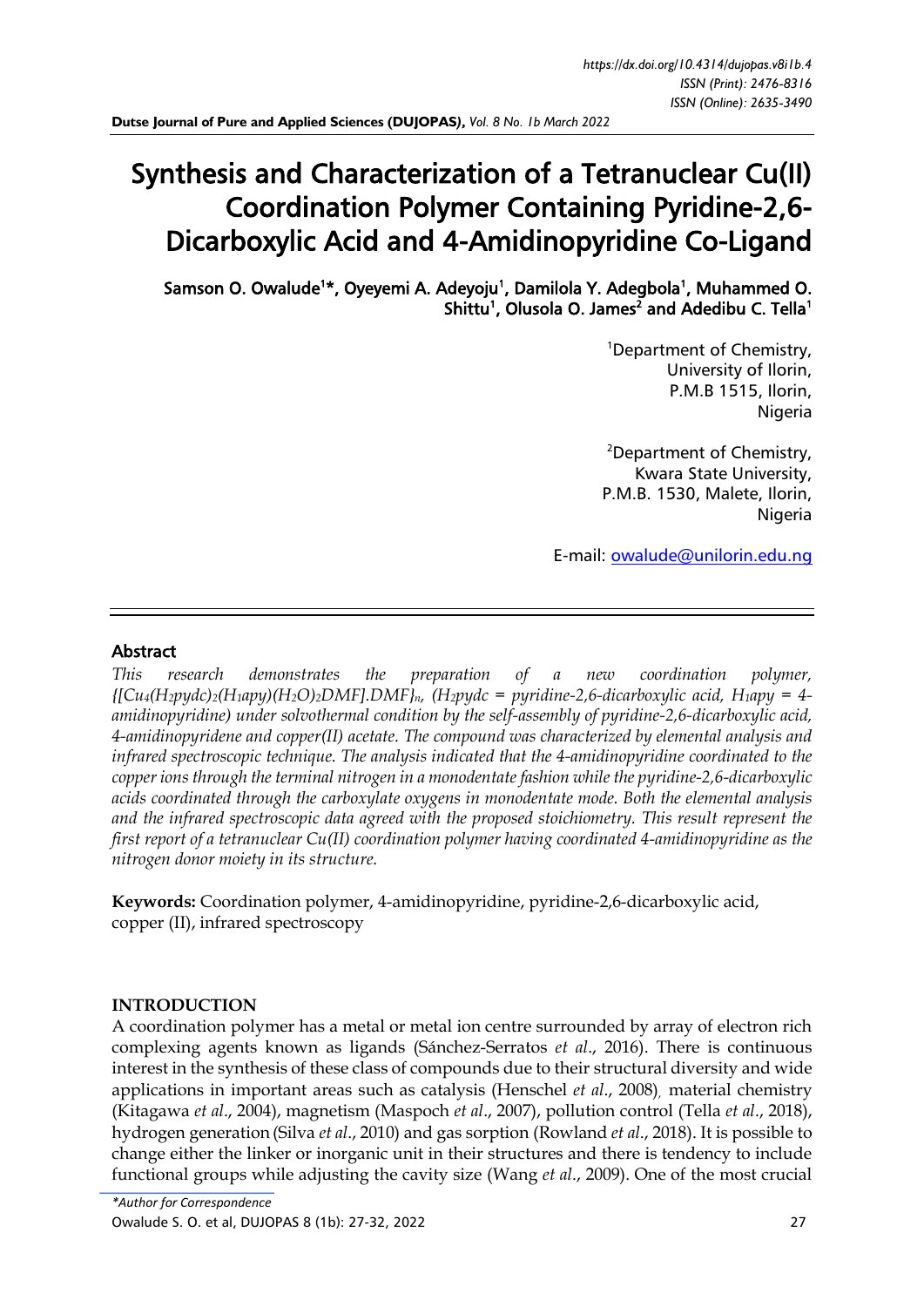#### Synthesis and Characterization of a Tetranuclear Cu(II) Coordination Polymer Containing Pyridine-2,6- Dicarboxylic Acid and 4-Amidinopyridine Co-Ligand

properties of porous coordination polymers has been their exceptional thermal stability. Zeolites usually have shown stability ranging from 150°C to over 800°C, most porous coordination polymers decompose at temperature below 300°C. However, research has shown that thermal stability of coordination polymers can be substantially increased by production of neutral frameworks with stable chelating segments such as carboxylate units (Dzhardimalieva, and Uflyand, 2017). Porous coordination polymers exhibiting high degree of crystallinity could be easily obtained by solvothermal treatment of the reagents in high boiling solvent or solvents mixtures. The regularly repeated patterns in coordination polymers encourage reproducible surface areas, without serious loss in stability (Burgess *et al*., 2016). Application of porous coordination polymers as catalysis require the utilization of metal precursor in the structures with encapsulation of active species, and exploiting the concept of isoreticularity (Li and Zhou, 2010; Furukawa *et al*., 2013). A large number of coordination polymers with specific catalytic sites have been constructed using this approach (Mai and Liu, 2019; Bueken *et al*., 2014).

Multidentate N- or O- donor ligands have attracted a great attention for the synthesis of coordination polymers, as they ensure structural stability and versatile coordination modes (Zhu *et al*., 2018). Pyridine-2,6-dicarboxylic acid has been a ligand of choice in this regard, and a number of functional coordination polymers with fascinating properties and various topologies have been constructed from this ligand (Zhang *et al*., 2020). In addition, the Ncentred ligands could easily fulfil the requirement in terms of geometry of metal ions as far as coordination is concerned. For these reasons, we have designed and synthesized a tetranuclear Cu(II) coordination polymer containing carboxylate ligand and amidinopyridine. The interaction of the O- donor ligand,  $H_2$ pydc, and an N-donor co-ligand,  $H_1$ apy, with Cu(II) centre results in a new tetranuclear Cu(II) coordination polymer presented in this paper.

# **METHODOLOGY**

**Chemicals:** Pyridine-2,6-dicarboxylic acid (98%, Thermo Scientific), 4-amidinopyridine (98+%, Alfa Aesar), copper(II) acetate monohydrate (ACS reagent,  $\geq$  98%) and N,Ndimethylformamide (DMF) (99.8%, Sigma-Aldrich) were commercially sourced and were used without further purification.

**Methods:** The melting point was determined with JA3103 S. Mettler/Electrothermal apparatus. Stirring was done with 78HW-1 constant temperature magnetic stirrer. The solvothermal synthesis was performed with DHG-9202 Series Thermal-Electric Thermostatic Drying Oven. IR spectra was recorded as KBr pellets on Happ-Genzel FTIR spectrophotometer in the  $4000 - 400$  cm<sup>-1</sup> region. Elemental analyses for C, H, N was performed with a Perkin-Elmer 240 analyzer.

**Preparation of the polymer:** A mixture of copper acetate  $(0.200 \text{ g}, 1 \text{ mmol})$ , H<sub>2</sub>pydc  $(0.0836 \text{ g}, 1 \text{ m})$ 0.5 mmol),  $H_1$ apy (0.079 g, 0.5 mmol) was dissolved in 18 ml DMF- $H_2O$  (volume ratio of 1:2) mixed solvent. After stirring for 30 minutes, the mixture was sealed in a 25 ml Parr Teflonlined stainless autoclave under autogenous pressure and heated at room temperature at 145°C for 3 days. After slow cooling at 10°C/h to room temperature, the blue precipitate obtained was collected by filtration and dried in air to give blue powder. Yield: 0.104 g, 28.67%; m.p.: Decomp > 400°C; IR (cm-1): νO-H: 3100; νN-H: 3370; *ν*asym(COO): 1625; *ν*sym(COO): 1360; νC=N: 1568; *ν*(M-O): 640; *ν*(M-O): 538. Cacld. (Found): C 37.22 (36.84), H 3.10 (3.24), N 10.48 (9.32).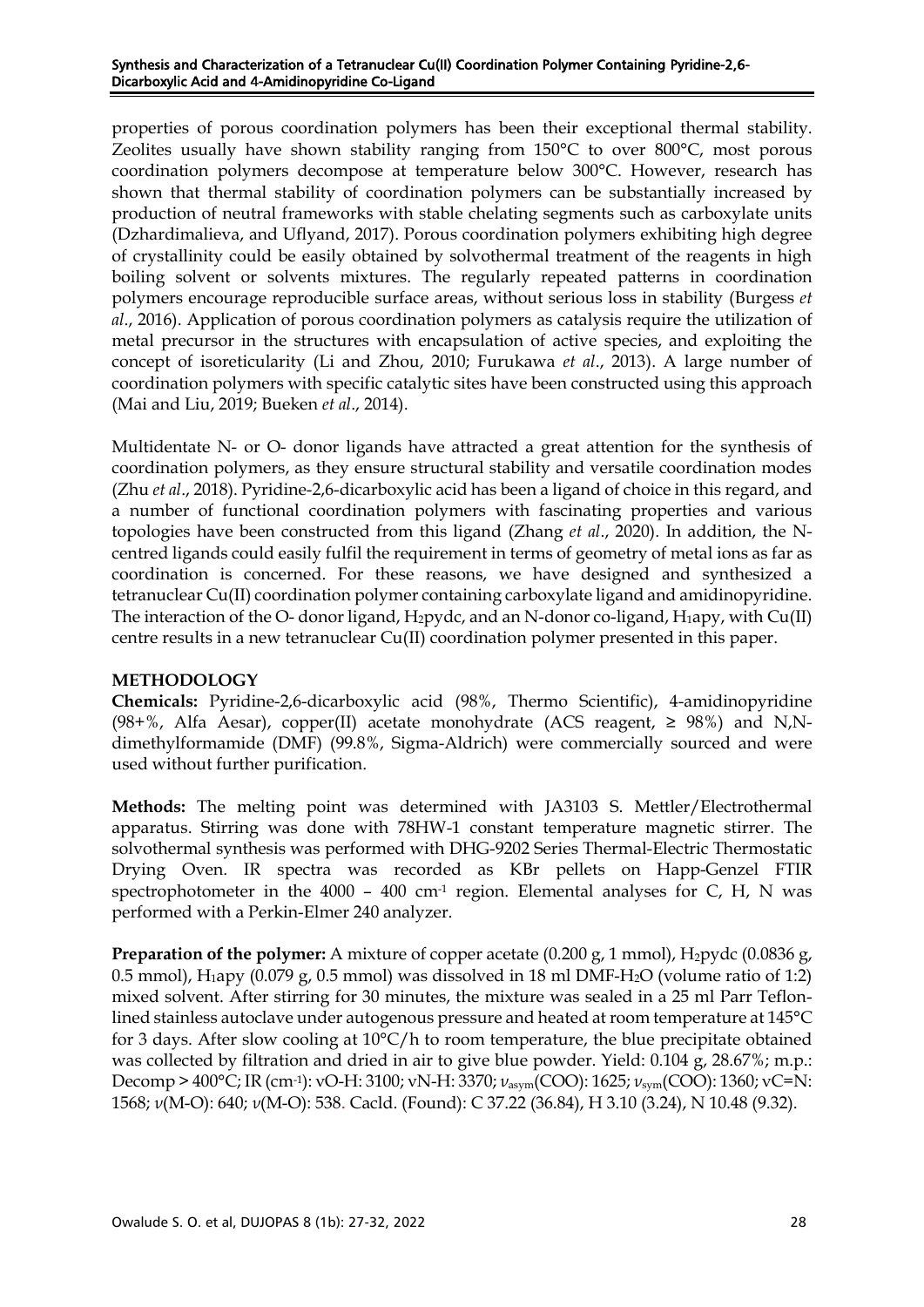#### **RESULTS AND DISCUSSION**

The complex was obtained as blue crystalline solids, the physical properties and elemental analysis are presented in the experimental section. The complex was relatively stable in air and insoluble in chloroform, dichloromethane, N,N-dimethylformamide, methanol, ethanol, hexane, pentane, tetrahydrofuran, ether and dimethylsulphoxide. The complex consist of four copper ions coordinated through the oxygen atom of the carboxylates of pyridine-2,6 dicarboxylic acid in bidentate fashion and two 4-amidinopyridine molecules in monodentate mode. The elemental analysis indicates that the molecules contain two water and one DMF molecules in its structure.

The FTIR spectra of the ligands and the polymer are presented in Fig. 1. Some significant characteristic differences were observed in the IR spectra of the ligands and the polymer. The band at 1701 cm<sup>-1</sup> attributable to the  $v(C=N)$  stretching in free H<sub>1</sub>apy ligand is shifted to a lower frequency at 1658 cm<sup>-1</sup> in the polymer, indicating the coordination of nitrogen atoms of 4-amidinopyridine to the Cu(II) ions (Karaagac and Kurkçuoglu, 2016).



Fig. 1 FTIR spectrum of the title polymer

A broad band was present in the region close to 3100 cm-1 in the coordination polymer, since the oxygen atom of the OH group of the  $H_2$  pydc ligand already formed a coordination bond with the Cu(II) ions, the broadening of this band could only be attributed to the presence of coordinated water molecules. This is confirmed by the presence of IR bands at 815-855 and 752-770 cm-1 attributable to coordinated water molecules, an indication of the binding of the water molecules to the metal ions (Abd El-Wahed *et al*., 2014). The asymmetric and symmetric stretching frequencies of the carboxylate groups in the polymer were observed at 1625 and 1360 cm<sup>-1</sup> respectively in the polymer. The difference between the asymmetric stretching bands, *ν*asym(COO) and the symmetric bands, *ν*sym(COO), i.e., Δ*ν*[*ν*asym(COO) - *ν*sym(COO)] is 265 cm<sup>-1</sup>. This value ( $\Delta v > 200$  cm<sup>-1</sup>) indicates that the coordination mode of the carboxylate group is monodentate (Debnath *et al*., 2020). No band was observed between 1680 and 1720 cm-1 in the polymer suggesting a full deprotonation of H2pydc ligands (Zhao *et al*., 2020). The band at the region around 674 cm<sup>-1</sup> in the polymer is due to the ring wagging vibration of the pyridine groups (Zang *et al*., 2015). The sharp band present in the region around 538 cm-1 can be assigned to ν(M-N), an indication that the nitrogen of the 4-amidinopyridine is involved in coordination (Patel *et al*., 2012). The presence of a band of medium intensity at 640 cm-1 attributed to *ν*(M-O) supports M-O coordination (El-Tabl *et al*., 2021). The elemental analysis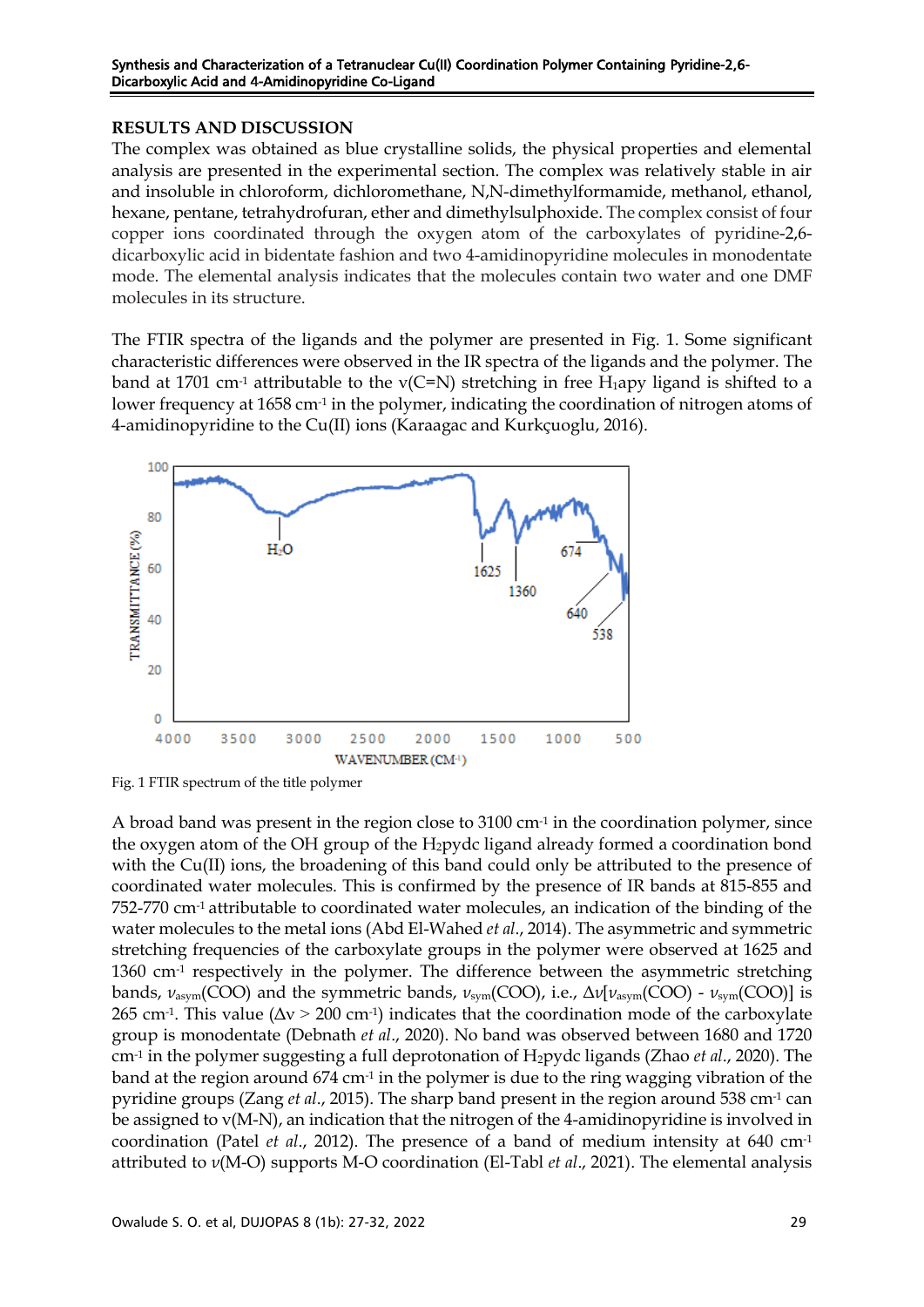data combined with the FTIR spectral features confirmed the proposed structure of coordination polymer displayed in Fig. 2.



 $\overline{a}$ Fig. 2 The proposed structure for the polymer

# **CONCLUSION**

The coordination polymer 1 was prepared based by the reaction of pyridine-2,6-dicarboxylic acid ligand and 4-amidinopyridine as co-ligand with the Cu(II) salt under solvothermal condition. The IR spectroscopy suggested the metal ions in the polymer coordinated with the 4-amidinopyridine through the terminal N- group while the coordination of the pyridine-2,6 dicarboxylic acids were through the carboxylate groups. The data from the elemental analysis agreed with the proposed stoichiometry. The water molecules in the polymer help to complete the coordination sphere of the metal atoms. Activation of this polymer upon heating could cause the removal of the water molecules; in addition, the possible redox properties of the Cu(II) metal in the polymer could present the metal as a good Lewis acid candidate for catalysis.

# **REFERENCES**

- Abd El-Wahed, M.G., El-Sayed, M.Y., El-Megharbel, S.M., Zahran, Y.M. and Refat, M.S. (2014). Outline about biological and chemical coordination of some sulphonyl drugs. *Journal of Infectious Diseases & Therapy*, **2:** 132. doi:10.4172/2332-0877.1000132
- Bueken, B., Reinsch, H., Reimer, N., Stassen, I., Vermoortele, F. *et al*. (2014). A zirconium squarate metal-organic framework with modulator-dependent molecular sieving properties. *Chemical Communications*, **50(70):** 10055-10058.
- Burgess, S. A., Kassie, A., Baranowski, S. A., Fritzsching, K. J., Schmidt-Rohr, K. et al. (2016). Improved catalytic activity and stability of a palladium pincer complex by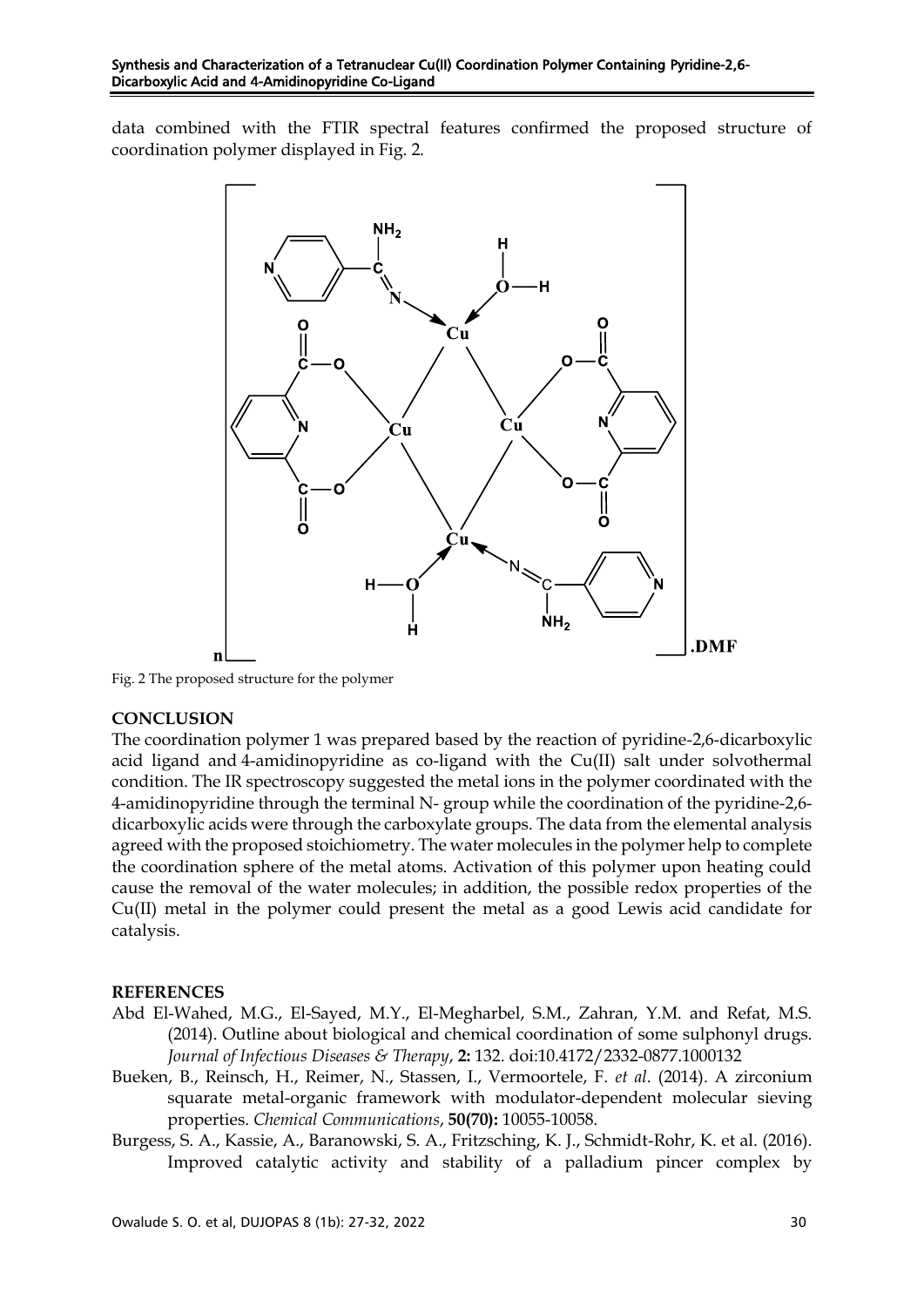incorporation into a metal-organic framework. *Journal of the American Chemical Society*, **138(6):** 1780-1783.

- Debnath, P., Singh, K.S., Singh, K.K., Singh, S.S. and Sieroń, L. et al. (2020). Di-butyltin(iv) complexes with azo-carboxylates: synthesis, characterization, crystal structures and their anti-diabetic assay. *New Journal of Chemistry*, **44:** 5862-5872.
- Dzhardimalieva, G.I. and Uflyand, I.E. (2017). Design and synthesis of coordination polymers with chelated units and their application in nanomaterials science. *RSC Advances*, **7:** 42242-42288.
- El-Tabl, A.S., Abd-El Wahed, M.M., Abd-ELwareth, M.M. and Faheem, S.M. (2021). Nano metal complexes in cancer therapy, preparation, spectroscopic, characterization and anti-breast cancer activity of new metal complexes of alanine Schiff-base. *Egyptian Journal of Chemistry*, **64(6):** 3131-3152.
- Furukawa, H., Cordova, K.E., O'Keeffe, M. and Yaghi, O.M. (2013). The chemistry and applications of metal-organic frameworks. *Science*, **341:** 1230444.
- Henschel, A., Gedrich, K., Kraehnert, R. and Kaskel, S. (2008). Catalytic properties of MIL-101. *Chemical Communications*, 4192-4194.
- Karaagac, D. and Kurkçuoglu, G.S. (2016). Syntheses and characterizations of the cyanidebridged heteronuclear polymeric complexes with 2-ethylimidazole. *Bulletin of the Chemical Society of Ethiopia*, **30(2):** 263-272.
- Kitagawa, S., Kitaura, R. and Noro, S. (2004). Functional porous coordination polymers. *Angewandte Chemie International Edition*, **43:** 2334-2375.
- Li, J.R. and Zhou, H.C. (2010). Bridging-ligand-substitution strategy for the preparation of metal-organic polyhedra. *Nature Chemistry*, **2:** 893-898.
- Mai, Z. and Liu, D. (2019). Synthesis and applications of isoreticular metal-organic frameworks IRMOFs-n (n = 1, 3, 6, 8). *Crystal Growth & Design*, **19(12):** 7439-7462.
- Maspoch, D., Ruiz-Molina, D. and Veciana, J. (2007). Old materials with new tricks: multifunctional open-framework materials. *Chemical Society Reviews*, **36:** 770-818.
- Patel, Y.S., Patel, H.S. and Srinivasulu, B. (2012). Synthesis, spectral, magnetic, thermal and biological aspects of pyromellitic dianhydride based co-ordination polymers. *International Journal of Plastic Technology*, **16(2):** 117-124.
- Rowland, C. A., Lorzing, G. R., Gosselin, E. J., Trump, B. A., Yap, G. P. A., Brown, C. M. and Bloch, E. D. (2018). Methane storage in paddlewheel-based porous coordination cages. *Journal of the American Chemical Society*, **140:** 11153-11157.
- Sánchez-Serratos, M., Álvarez, J. R., González-Zamora, E and Ibarra, I. A. (2016). Porous Coordination Polymers (PCPs): New Platforms for Gas Storage. *Journal of the Mexican Chemical Society*, **60(2):** 43-57.
- Silva, C. G., Luz, I., Xamena, F. X. L., Corma, A. and García, H. (2010). Water stable Zr– benzenedicarboxylate metal-organic frameworks as photocatalysts for hydrogen generation. *Chemistry-A European Journal*, **16(36):** 11133-11138.
- Tella, A.C., Owalude, S.O., Olatunji, S.J., Adimula, V.O., Elaigwu, S.E. *et al*., (2018). Synthesis of zinc-carboxylate metal-organic frameworks for the removal of emerging drug contaminant (amodiaquine) from aqueous solution. *Journal of Environmental Sciences*. **64:** 264-275.
- Wang, Z., Tanabe, K. K., and Cohen, S. M. (2009). Accessing postsynthetic modification in a series of metal-organic frameworks and the influence of framework topology on reactivity. *Inorganic chemistry*, **48(1):** 296-306.
- Zang, Q., Zhong, G-Q. and Wang, M-L. (2015). A copper(II) complex with pyridine-2,6 dicarboxylic acid: Synthesis, characterization, thermal decomposition, bioactivity and interactions with herring sperm DNA. *Polyhedron*, **100:** 223-230.